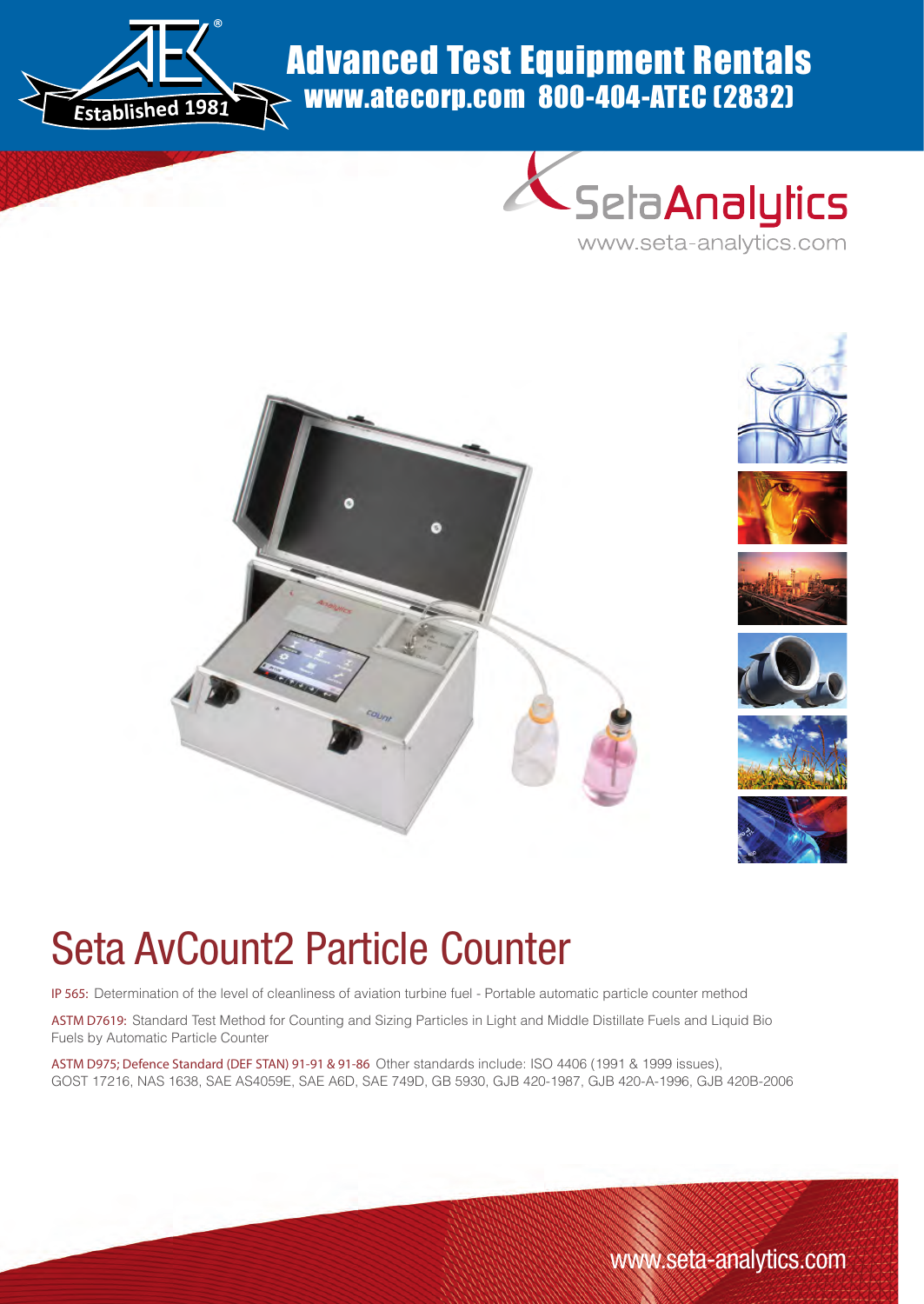

# AvCount2 Overview

Laser based particle analyser used for determining the particle concentration in Liquid fuels and oils. AvCount2 can be used throughout distribution networks and in the laboratory, in fact anywhere that requires accurate determination of particle distribution in a liquid sample. Whether checking the quality of fuel, filter systems or in service lubricants, AvCount2 provides fast and precise results.

- Checks on fuel distribution & filtering
- Refinery processing quality
- Corrosion & Rust in Pipes & Tanks
- Contamination of in-service fluids
- Ingress of airborne solids
- Degraded & Damaged Hoses & Filters
- Microbiological Growth

### Laser Particle Count - The preferred test for sample diagnosis

Particle counts are used for a wide range of applications which include fuels, hydraulic and lubricating oils, solvents, water-based fluids, compressor fluids, refrigeration, turbines, transmissions systems and many more. Results enable preventative maintenance and assist system cleanliness.

Laser particle counting uses the light emitted by a laser to illuminate a cell through which the sample is passed. Particles present in the sample cast a shadow onto the sensor within the cell, and as the particle passes across the cell the voltage output of the sensor drops. The voltage drop of the cell is proportional to the particle size and the AvCount2 calculates the size of the particle based on this principle.



# Particulate in Jet Fuels why is measurement so important?

Small particles of sediment present in jet fuel can agglomerate to form scales that may affect or wear nozzles and ducts within the engine; in addition particulate contamination in the fuel may affect the quality of spray produced by the fuel injection system reducing combustion efficiencies. It is therefore important to identify and remove particulate before the fuel is pumped onto an aircraft.

Sediment contamination originates from tanks, pipelines, hoses, pumps, people, and even the environment. The most common particulates that have potential to contaminate aviation fuels are rust, paint, metal, rubber, dust, and sand. For quality control purposes sediment is classified by particle size.

For many years the Aviation industry has relied upon visual checks, known as 'the clear and bright test' to identify the presence of particulate which is identified as a haze in the fuel sample. However the naked eye can only identify sediment particles larger than 40 microns whereas the primary sediment particles that may be present in fuel are typically only 4-6 micron in size. The development of high precision engine technology, together with greater emphasis on fuel efficiency, has lead to the demand for a more precise method of determining the presence of particulate in fuels.

Laser particle counting is now a mandated test for Jet/Aviation fuel.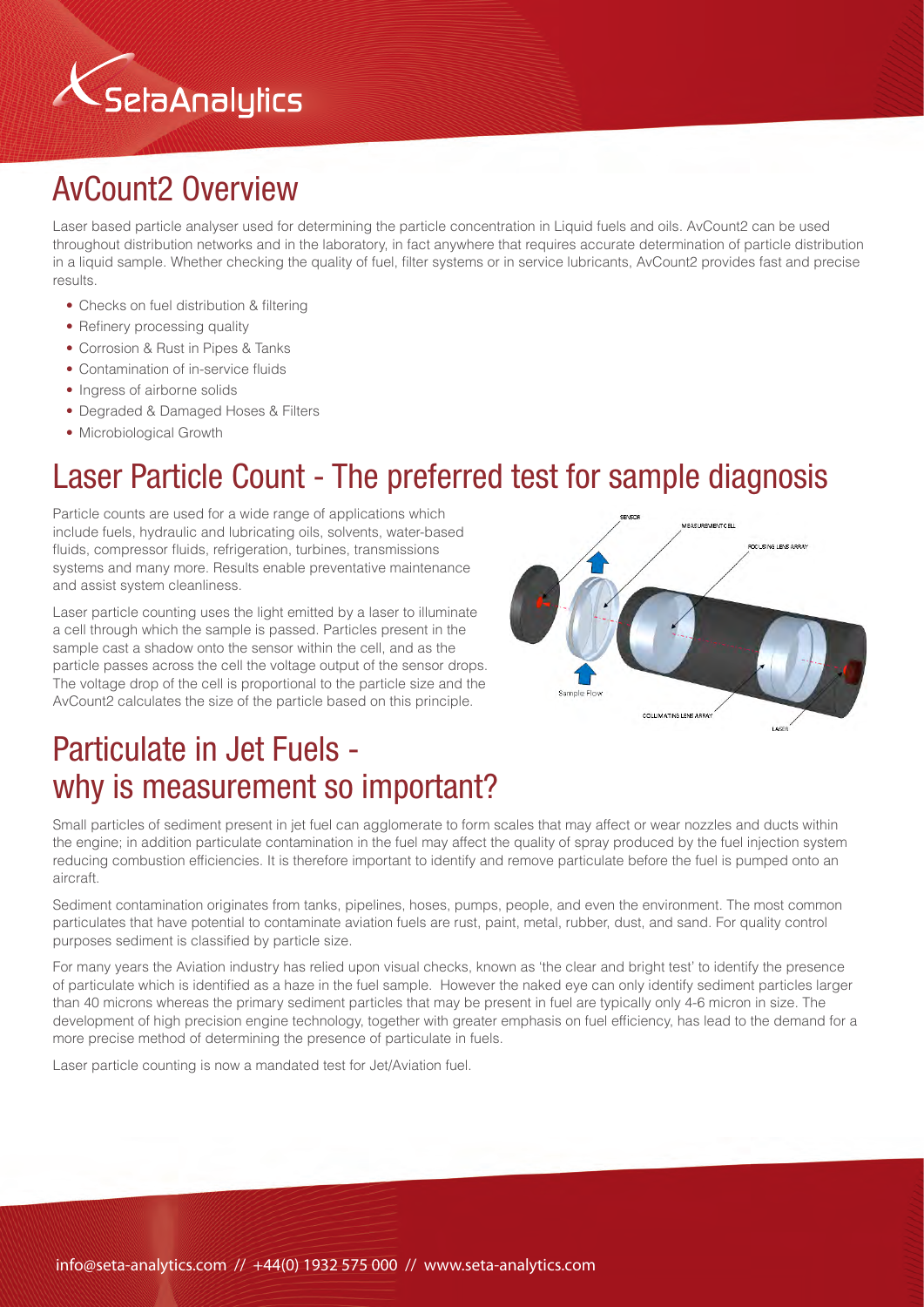### Key Features

- Particle size ISO 11171: 4μm(c) to >70μm(c); ISO 4402: 2μm to >100μm; GOST 17216-71: 2μm to >200μm
- Cumulative & distributive particle numbers
- Particle count on cleanliness code
- Uses "Straight from the Bottle" samples
- Precise and reliable results
- Easy to use large touch screen display, integrated printer
- Rugged, stainless steel case suitable for laboratory or portable use
- Typical test time of less than 6 minutes
- 15 fixed measuring channels (calibration in compliance with ISO MTD for measuring in oil)
- An upper and lower limit value can be set for each of the first 8 counting channels
- Integral Data storage for up to 2000 measurements across 60 memories
- Internal Double Pump System
- Optional in-line high pressure testing up to 310 Bar

#### How AvCount2 operates

- The sample is drawn into analyser by an integral double pump
- Automatic changeover valve means that no operator intervention is required
- 10ml of sample flows at 30ml/minute through the measuring cell
- Particulate is measured by light reduction across the cell
- Light reduction is proportional to particle size
- Results are automatically reported

Results are displayed in real time and are simultaneously printed out on the integral printer. The test methods embedded in AvCount2 cover a range of fuels, lubricating oils and hydraulic fluids and can be edited to create custom test profiles.

Versatile connectivity and memory management allow results to be accessed, printed out or downloaded to a memory stick or to a personal computer. The analyser can also be controlled via an RS232 port.



#### Fuel Types

- Aviation turbine oils
- Biofuels and blends
- Heating oil
- Gas oil
- Diesel automotive and marine gasoline
- Kerosene



#### www.seta-analytics.com